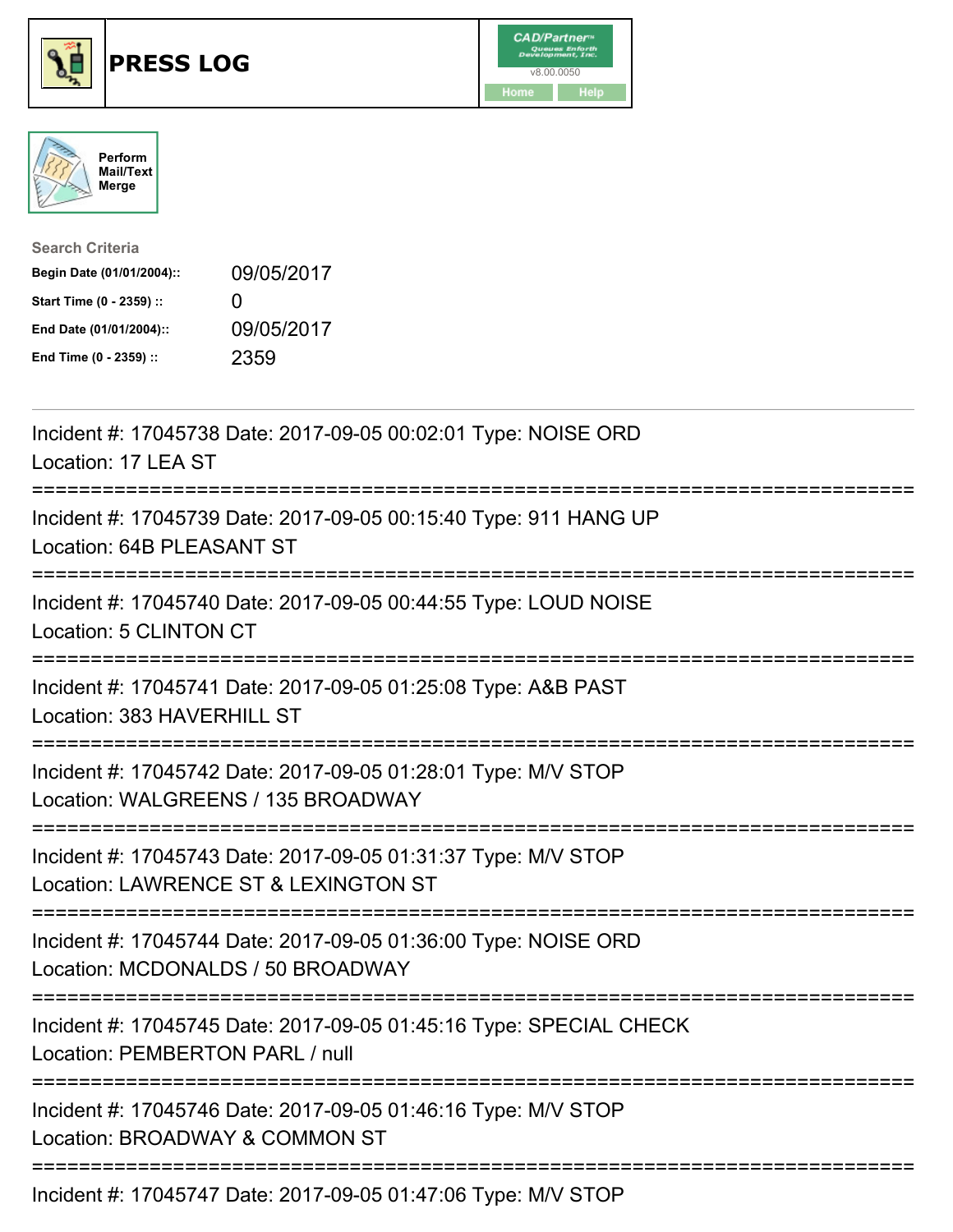| Location: BROADWAY & HAVERHILL ST<br>====================<br>=============================                                 |
|----------------------------------------------------------------------------------------------------------------------------|
| Incident #: 17045748 Date: 2017-09-05 01:55:02 Type: M/V STOP<br>Location: 58 EVERETT ST                                   |
| Incident #: 17045749 Date: 2017-09-05 01:55:29 Type: EXTRA SURVEIL<br><b>Location: LAWRENCE ST</b>                         |
| Incident #: 17045750 Date: 2017-09-05 02:17:43 Type: M/V STOP<br>Location: ESSEX ST & WINTER ST                            |
| ========================<br>Incident #: 17045751 Date: 2017-09-05 02:20:24 Type: M/V STOP<br>Location: JACKSON ST & OAK ST |
| Incident #: 17045752 Date: 2017-09-05 02:23:36 Type: A&B PAST<br>Location: 359 HAVERHILL ST                                |
| :================<br>Incident #: 17045753 Date: 2017-09-05 02:25:38 Type: FIGHT<br>Location: ARRESTTOW / 5 HAVERHILL ST    |
| Incident #: 17045754 Date: 2017-09-05 02:44:54 Type: INVESTIGATION<br>Location: FRANKLIN ST & HAVERHILL ST                 |
| Incident #: 17045755 Date: 2017-09-05 02:53:38 Type: BUILDING CHK<br>Location: SAM'S FOOD STORE / 389 BROADWAY             |
| Incident #: 17045756 Date: 2017-09-05 03:01:26 Type: BUILDING CHK<br>Location: PEMBERTON PARK / null                       |
| Incident #: 17045757 Date: 2017-09-05 03:24:33 Type: M/V STOP<br>Location: HAMPSHIRE ST & HAVERHILL ST                     |
| Incident #: 17045758 Date: 2017-09-05 03:35:30 Type: M/V STOP<br>Location: ARLINGTON ST & LAWRENCE ST                      |
| Incident #: 17045759 Date: 2017-09-05 03:43:59 Type: LARCENY/ATTMEPT<br>Location: 48 MARBLE AV                             |
| Incident #: 17045760 Date: 2017-09-05 03:48:51 Type: NOISE ORD<br>Location: 5 HAVERHILL ST FL 1                            |
| Incident #: 17045761 Date: 2017-09-05 04:13:20 Type: M/V STOP                                                              |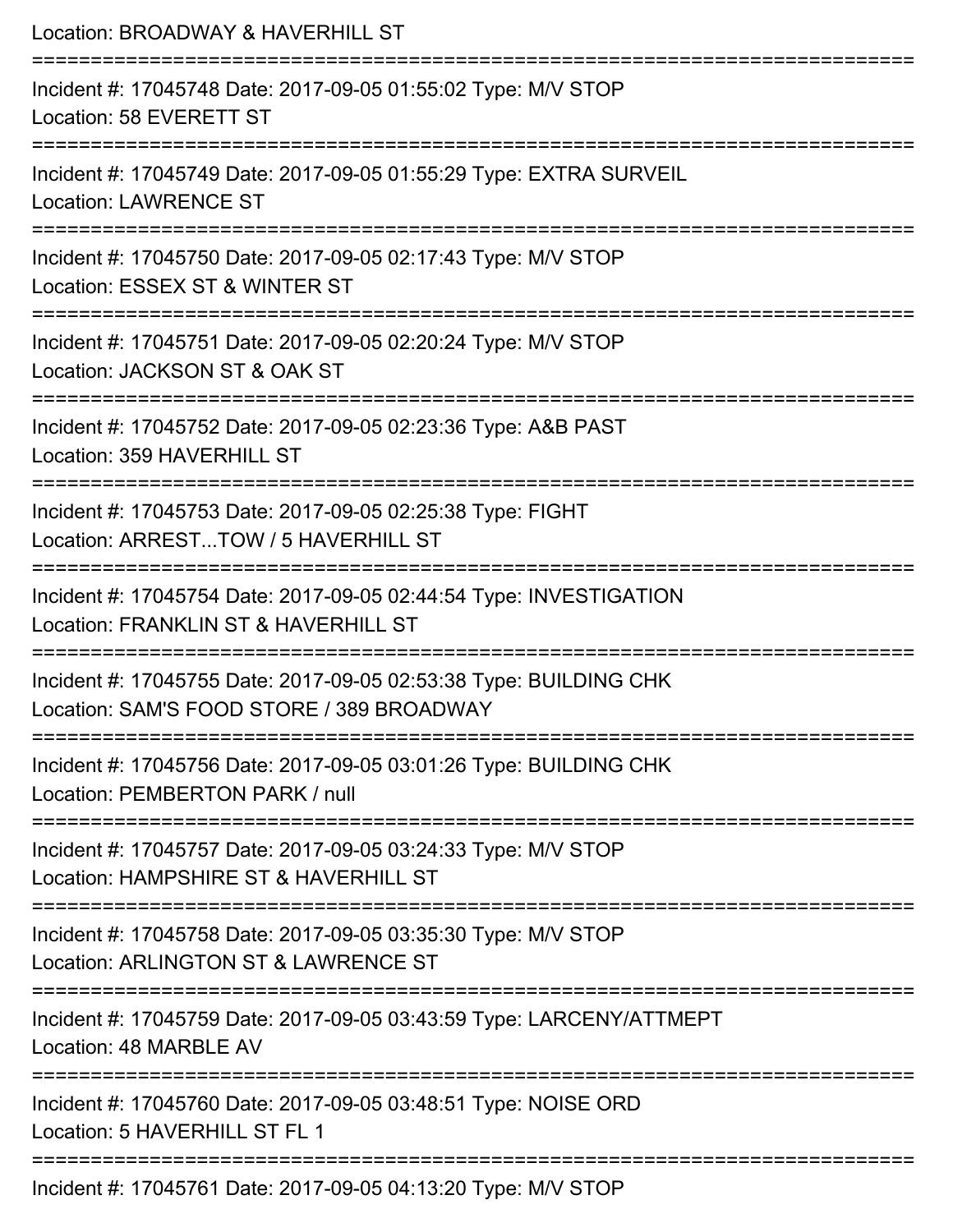| Incident #: 17045762 Date: 2017-09-05 04:58:50 Type: AUTO ACC/NO PI<br>Location: M-B DISTRIBUTOR, INCORPORATED / 1 GROCERY WY |
|-------------------------------------------------------------------------------------------------------------------------------|
| Incident #: 17045763 Date: 2017-09-05 05:49:36 Type: M/V STOP<br>Location: FRANKLIN ST & LOWELL ST                            |
| Incident #: 17045764 Date: 2017-09-05 06:29:44 Type: GUN CALL<br>Location: LITTLE SPROUTS / 20 BALLARD RD                     |
| Incident #: 17045765 Date: 2017-09-05 06:35:14 Type: ALARM/BURG<br>Location: COMMUNITY DAY CHARTER SCHOOL / 73 PROSPECT ST    |
| Incident #: 17045766 Date: 2017-09-05 06:36:50 Type: ALARM/HOLD<br>Location: 86 LEXINGTON ST                                  |
| Incident #: 17045767 Date: 2017-09-05 06:44:08 Type: ALARM/BURG<br>Location: 16 DARTMOUTH ST                                  |
| Incident #: 17045768 Date: 2017-09-05 06:55:35 Type: M/V STOP<br>Location: ANDOVER ST & BEACON ST                             |
| Incident #: 17045769 Date: 2017-09-05 07:06:28 Type: M/V STOP<br>Location: NEWTON ST & SALEM ST                               |
| Incident #: 17045770 Date: 2017-09-05 07:23:58 Type: M/V STOP<br>Location: BOXFORD ST & PHILLIPS ST                           |
| Incident #: 17045771 Date: 2017-09-05 07:34:45 Type: M/V STOP<br>Location: S BROADWAY & WEARE ST                              |
| Incident #: 17045772 Date: 2017-09-05 07:45:09 Type: M/V STOP<br>Location: S BROADWAY & WEARE ST                              |
| Incident #: 17045773 Date: 2017-09-05 08:06:34 Type: M/V STOP<br>Location: MT VERNON ST & S BROADWAY                          |
| Incident #: 17045774 Date: 2017-09-05 08:09:03 Type: M/V STOP<br>Location: MT VERNON ST & S BROADWAY                          |
| Incident #: 17045775 Date: 2017-09-05 08:22:28 Type: INVESTIGATION                                                            |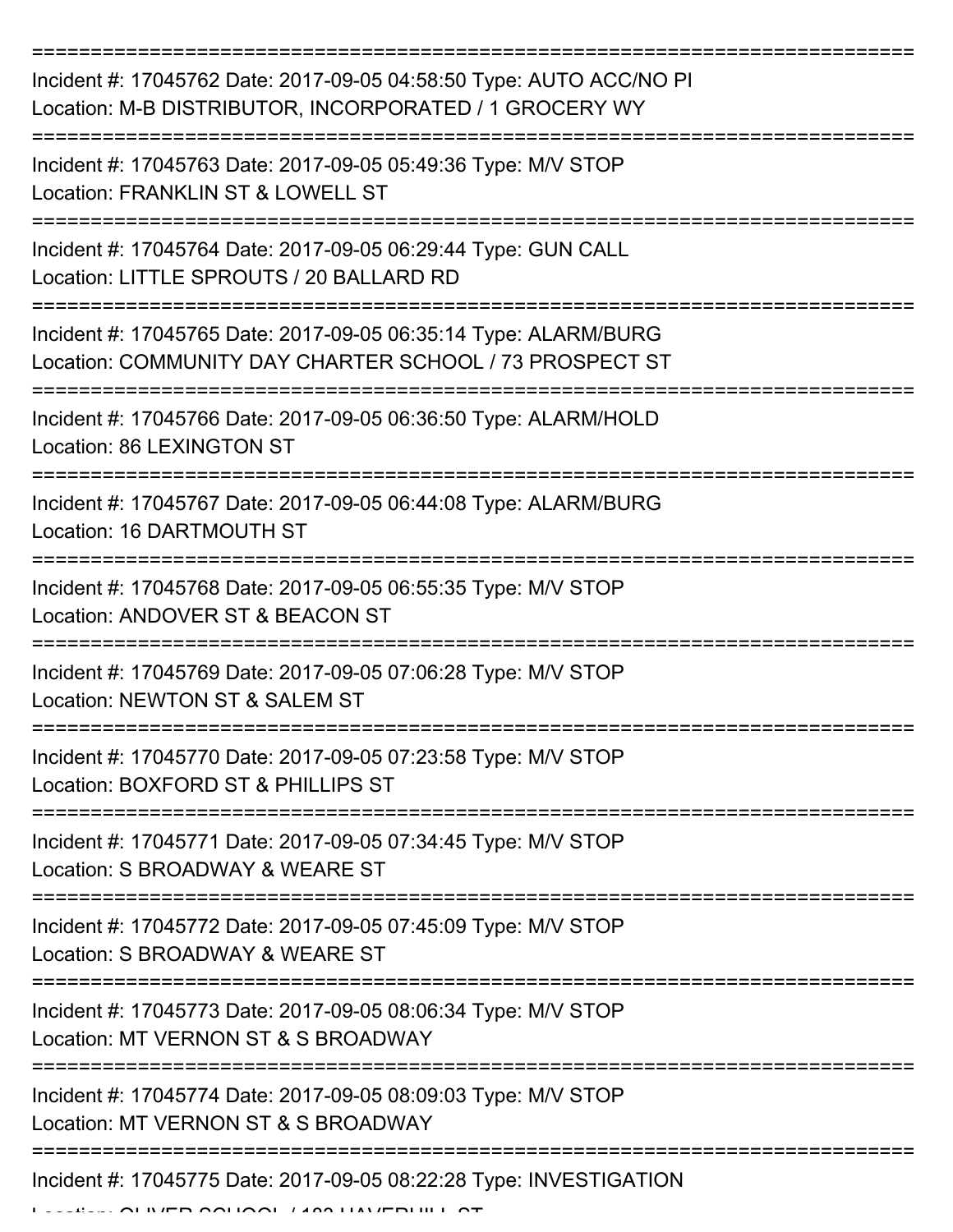| Incident #: 17045776 Date: 2017-09-05 08:46:44 Type: SUS PERS/MV<br>Location: 700 ESSEX ST                         |
|--------------------------------------------------------------------------------------------------------------------|
| Incident #: 17045777 Date: 2017-09-05 08:58:09 Type: M/V STOP<br>Location: BEACON ST & BOURQUE ST                  |
| Incident #: 17045778 Date: 2017-09-05 09:17:29 Type: HIT & RUN M/V<br>Location: 449 HAMPSHIRE ST                   |
| Incident #: 17045780 Date: 2017-09-05 09:24:26 Type: 911 HANG UP<br>Location: 34 HAVERHILL ST                      |
| Incident #: 17045779 Date: 2017-09-05 09:27:12 Type: AUTO ACC/UNK PI<br>Location: S UNION ST & WINTHROP AV         |
| :==================<br>Incident #: 17045781 Date: 2017-09-05 09:33:59 Type: INVESTIGATION<br>Location: 65 UNION ST |
| Incident #: 17045783 Date: 2017-09-05 09:54:46 Type: M/V STOP<br>Location: 380 HAVERHILL ST                        |
| Incident #: 17045784 Date: 2017-09-05 09:56:28 Type: INVESTIGATION<br>Location: 70 N PARISH RD                     |
| Incident #: 17045785 Date: 2017-09-05 09:57:13 Type: INVESTIGATION<br>Location: BRADFORD ST & WEST ST              |
| Incident #: 17045786 Date: 2017-09-05 10:01:48 Type: HIT & RUN M/V<br>Location: 66 NESMITH ST                      |
| Incident #: 17045788 Date: 2017-09-05 10:02:48 Type: AUTO ACC/UNK PI<br>Location: 99 WINTHROP AVE                  |
| Incident #: 17045787 Date: 2017-09-05 10:03:02 Type: PARK & WALK<br>Location: BRADFORD ST & BROADWAY               |
| Incident #: 17045789 Date: 2017-09-05 10:04:22 Type: TRESPASSING<br>Location: DUNKIN DONUTS / 61 S UNION ST        |
| Incident #: 17045790 Date: 2017-09-05 10:09:06 Type: M/V STOP                                                      |

Location: 110 WOODLAND ST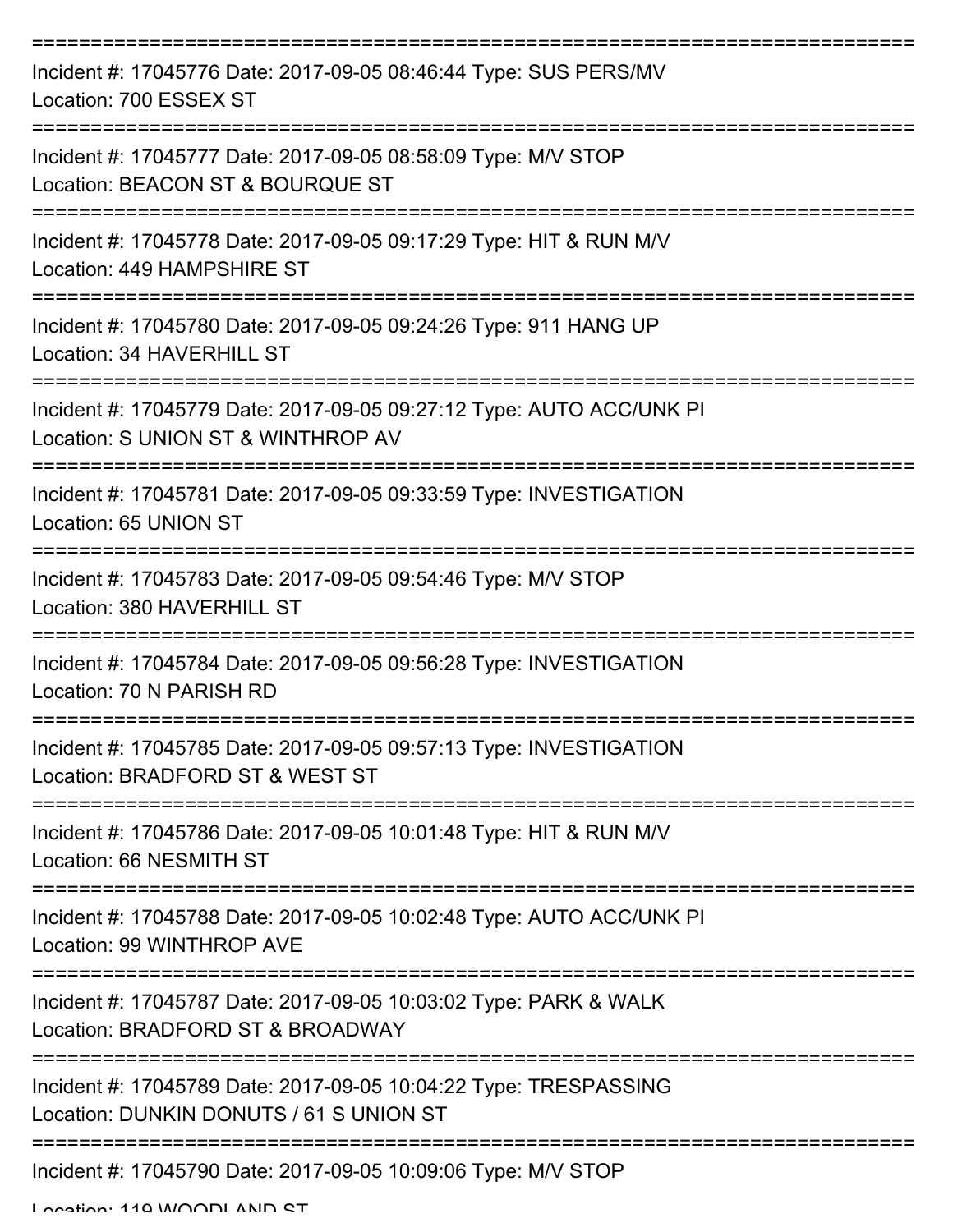| Incident #: 17045792 Date: 2017-09-05 10:14:44 Type: LOST PROPERTY<br>Location: 83 ALLSTON ST                            |
|--------------------------------------------------------------------------------------------------------------------------|
| Incident #: 17045791 Date: 2017-09-05 10:16:36 Type: TOW OF M/V<br>Location: ALBION ST & KENDRICK ST                     |
| Incident #: 17045793 Date: 2017-09-05 10:20:09 Type: M/V STOP<br>Location: 38 NEWTON ST                                  |
| Incident #: 17045794 Date: 2017-09-05 10:23:51 Type: EXTRA SURVEIL<br>Location: BROOK ST                                 |
| Incident #: 17045795 Date: 2017-09-05 10:28:45 Type: EXTRA SURVEIL<br>Location: 99 BOWDOIN ST                            |
| Incident #: 17045796 Date: 2017-09-05 10:30:35 Type: M/V STOP<br>Location: BROADWAY & HAVERHILL ST                       |
| Incident #: 17045797 Date: 2017-09-05 10:32:19 Type: KEEP PEACE<br>Location: 2 INMAN ST #25                              |
| Incident #: 17045798 Date: 2017-09-05 10:40:23 Type: ABAND MV<br>Location: HANCOCK ST & SCHOOL ST                        |
| Incident #: 17045799 Date: 2017-09-05 10:49:34 Type: M/V STOP<br>Location: LAWRENCE ST & LOWELL ST                       |
| Incident #: 17045800 Date: 2017-09-05 10:50:34 Type: TOW OF M/V<br>Location: 6 WOODLAND ST                               |
| Incident #: 17045801 Date: 2017-09-05 10:51:43 Type: M/V STOP<br>Location: CVS PHARMACY / 266 BROADWAY                   |
| Incident #: 17045802 Date: 2017-09-05 10:57:30 Type: SUS PERS/MV<br>Location: 70 N PARISH RD                             |
| Incident #: 17045803 Date: 2017-09-05 10:59:33 Type: SEX OFF. PAST<br>Location: LAWRENCE GENERAL HOSPITAL / 1 GENERAL ST |
| Incident #: 17045804 Date: 2017-09-05 11:01:46 Type: TOW OF M/V<br><b>Location: SHAWSHEEN RD</b>                         |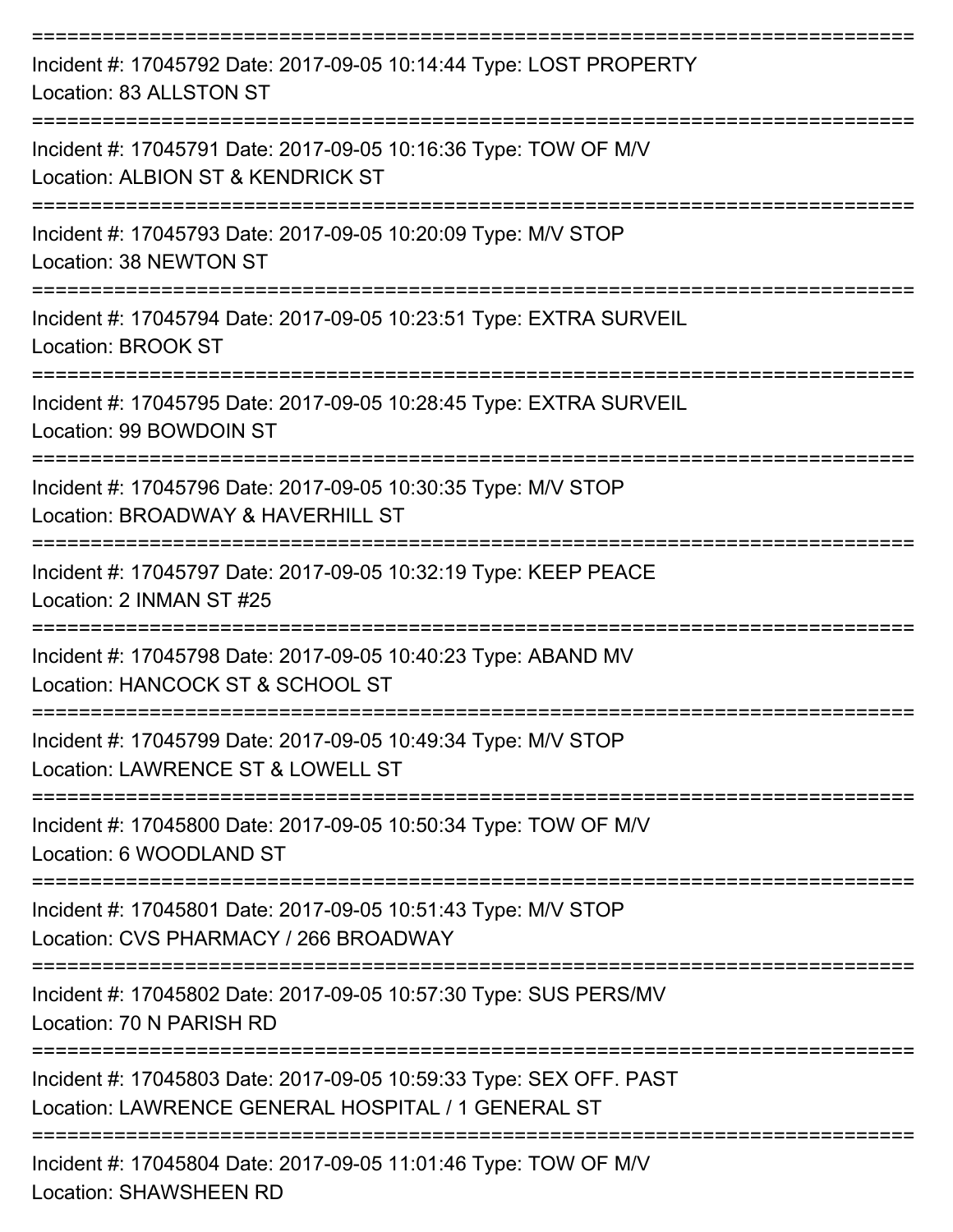| Incident #: 17045805 Date: 2017-09-05 11:03:51 Type: AUTO ACC/NO PI<br>Location: 70 BUTLER ST                                      |
|------------------------------------------------------------------------------------------------------------------------------------|
| Incident #: 17045806 Date: 2017-09-05 11:11:38 Type: CK WELL BEING<br>Location: 421 S BROADWAY                                     |
| Incident #: 17045808 Date: 2017-09-05 11:13:08 Type: ABAND MV<br><b>Location: 31 FAIRMONT ST</b>                                   |
| Incident #: 17045807 Date: 2017-09-05 11:13:37 Type: PARK & WALK<br>Location: BRADFORD ST & BROADWAY                               |
| Incident #: 17045809 Date: 2017-09-05 11:15:27 Type: M/V STOP<br>Location: EXCHANGE ST & MYRTLE ST                                 |
| ====================<br>Incident #: 17045810 Date: 2017-09-05 11:24:50 Type: EXTRA SURVEIL<br>Location: BROOK ST                   |
| Incident #: 17045811 Date: 2017-09-05 11:33:26 Type: TOW OF M/V<br>Location: 459 RIVERSIDE DR                                      |
| Incident #: 17045813 Date: 2017-09-05 11:42:42 Type: M/V STOP<br>Location: ANDOVER ST & BEACON AV                                  |
| Incident #: 17045812 Date: 2017-09-05 11:42:50 Type: SEX OFF. PAST<br>Location: LAWRENCE GENERAL HOSPITAL / 1 GENERAL ST           |
| Incident #: 17045814 Date: 2017-09-05 11:51:06 Type: B&E/MV/PAST<br>Location: 660 S UNION ST                                       |
| Incident #: 17045815 Date: 2017-09-05 11:54:00 Type: SUS PERS/MV<br>Location: HIGH ST & PLEASANT ST                                |
| --------------------------<br>Incident #: 17045816 Date: 2017-09-05 11:58:14 Type: PARK & WALK<br>Location: BRADFORD ST & BROADWAY |
| Incident #: 17045817 Date: 2017-09-05 11:59:45 Type: FRAUD<br>Location: 22 LOUISBERG ST                                            |
| Incident #: 17045818 Date: 2017-09-05 12:03:36 Type: SUS PERS/MV<br><b>Location: SHAW ST</b>                                       |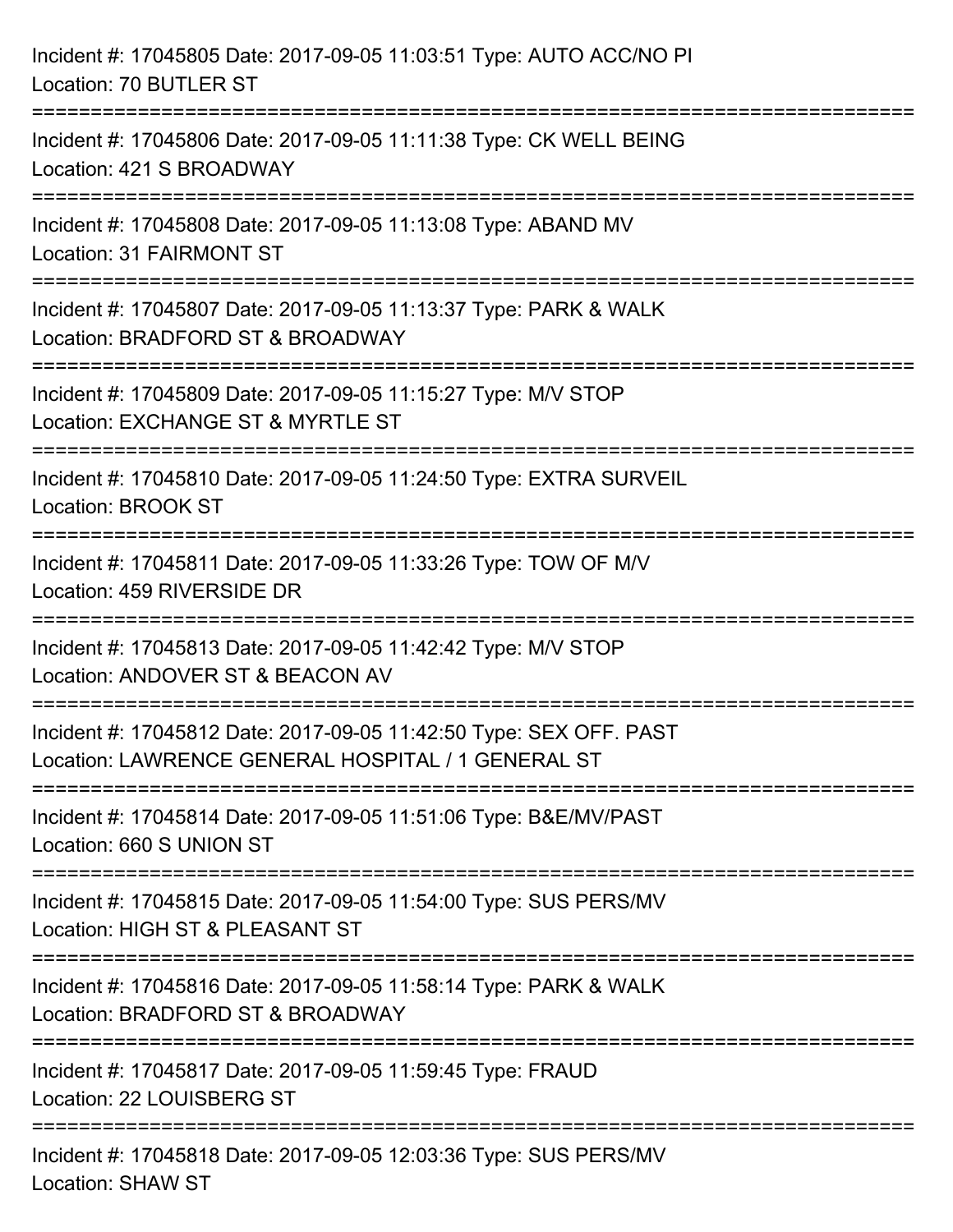| Incident #: 17045820 Date: 2017-09-05 12:15:43 Type: DK (DRUNK)<br>Location: COMMON ST & FRANKLIN ST                           |
|--------------------------------------------------------------------------------------------------------------------------------|
| Incident #: 17045819 Date: 2017-09-05 12:16:41 Type: M/V STOP<br>Location: HANCOCK ST & MELROSE TER                            |
| Incident #: 17045821 Date: 2017-09-05 12:26:45 Type: SUS PERS/MV<br><b>Location: HIGH ST</b>                                   |
| Incident #: 17045822 Date: 2017-09-05 12:28:04 Type: M/V STOP<br>Location: BRADFORD ST & BROADWAY                              |
| Incident #: 17045823 Date: 2017-09-05 12:28:49 Type: LIC PLATE STO<br>Location: 8 INMAN ST #15                                 |
| Incident #: 17045824 Date: 2017-09-05 12:39:20 Type: ALARMS<br>Location: 595 HAVERHILL ST                                      |
| Incident #: 17045825 Date: 2017-09-05 12:41:11 Type: DISABLED MV<br><b>Location: HAVERHILL ST</b>                              |
| Incident #: 17045826 Date: 2017-09-05 12:43:55 Type: MEDIC SUPPORT<br>Location: 201 OSGOOD ST #13                              |
| Incident #: 17045827 Date: 2017-09-05 12:46:47 Type: THREATS<br>Location: 70 N PARISH RD                                       |
| Incident #: 17045828 Date: 2017-09-05 12:47:52 Type: DRUG OVERDOSE<br><b>Location: 2 CRESCENT ST</b>                           |
| Incident #: 17045829 Date: 2017-09-05 12:48:19 Type: B&E/PAST<br>Location: CIL INC / 400 CANAL ST                              |
| Incident #: 17045830 Date: 2017-09-05 12:58:38 Type: M/V STOP<br><b>Location: HAVERHILL ST</b>                                 |
| Incident #: 17045831 Date: 2017-09-05 13:11:52 Type: KEEP PEACE<br>Location: 130 NEWBURY ST                                    |
| Incident #: 17045832 Date: 2017-09-05 13:12:26 Type: 911 HANG UP<br>Location: GREATER LAWRENCE FAM.HLTH.CTR. / 34 HAVERHILL ST |

===========================================================================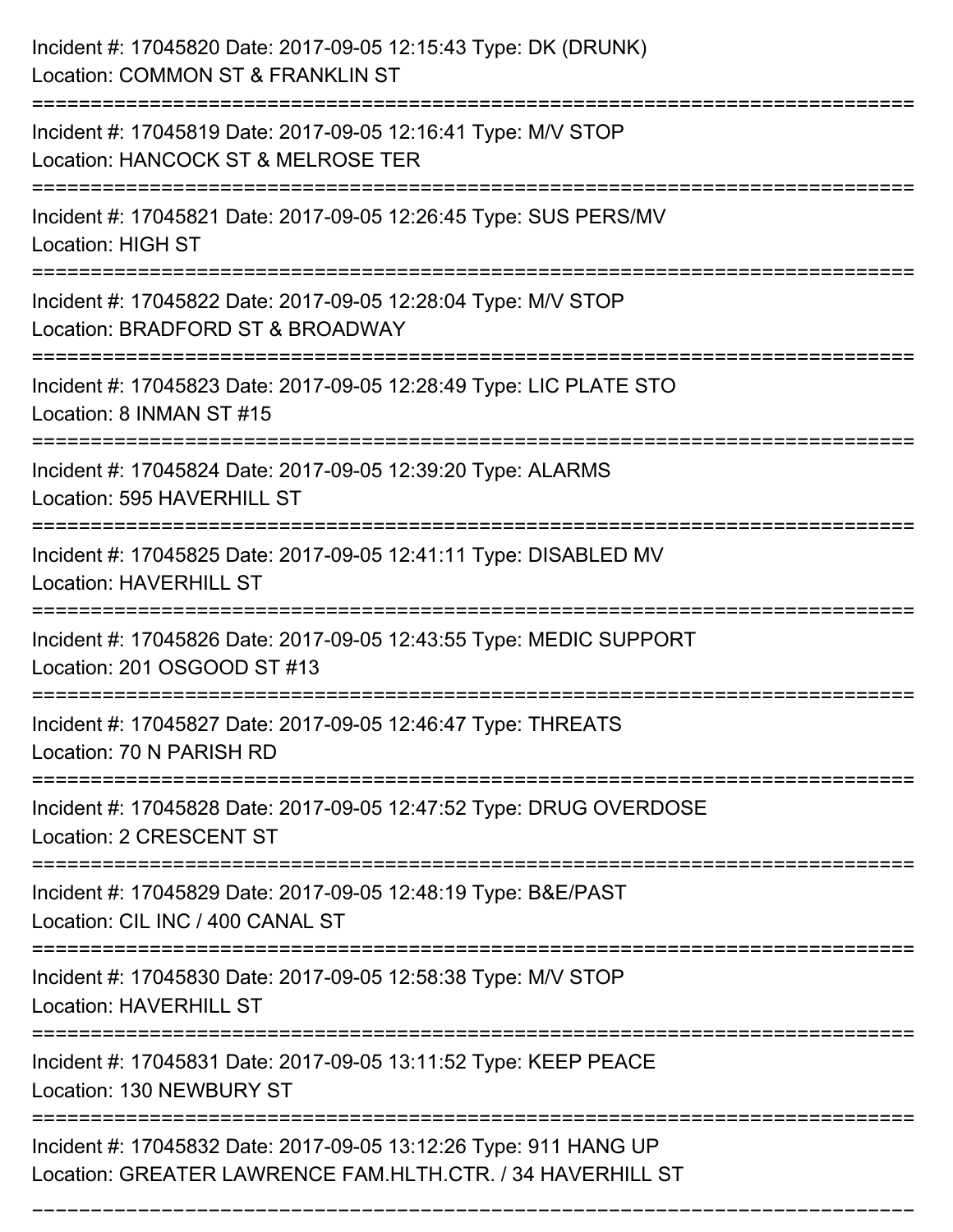| Incident #: 17045833 Date: 2017-09-05 13:16:23 Type: STOL/MV/PAS<br>Location: 11 LOWELL ST                                                                    |
|---------------------------------------------------------------------------------------------------------------------------------------------------------------|
| Incident #: 17045834 Date: 2017-09-05 13:19:44 Type: M/V STOP<br>Location: S UNION ST & WINTHROP AV                                                           |
| Incident #: 17045835 Date: 2017-09-05 13:20:34 Type: ANIMAL COMPL<br>Location: 51 ROLLINS ST                                                                  |
| Incident #: 17045836 Date: 2017-09-05 13:26:30 Type: DISTURBANCE<br>Location: 356 JACKSON ST #2                                                               |
| Incident #: 17045837 Date: 2017-09-05 13:33:17 Type: MEDIC SUPPORT<br>Location: 35 FARNHAM ST #2<br>=================================<br>-------------------- |
| Incident #: 17045838 Date: 2017-09-05 13:35:06 Type: WOMAN DOWN<br>Location: POST OFFICE / 431 COMMON ST                                                      |
| Incident #: 17045839 Date: 2017-09-05 13:41:59 Type: STOL/MV/PAS<br>Location: 207 UNION ST                                                                    |
| Incident #: 17045840 Date: 2017-09-05 13:54:57 Type: UNWANTEDGUEST<br>Location: 63 MYRTLE ST                                                                  |
| Incident #: 17045841 Date: 2017-09-05 13:57:15 Type: AUTO ACC/NO PI<br>Location: WINTHROP AV                                                                  |
| :============================<br>=========================<br>Incident #: 17045843 Date: 2017-09-05 13:59:20 Type: FRAUD<br>Location: 203 HAVERHILL ST        |
| Incident #: 17045842 Date: 2017-09-05 14:03:08 Type: INVEST CONT<br>Location: OLIVER SCHOOL / 183 HAVERHILL ST                                                |
| Incident #: 17045844 Date: 2017-09-05 14:12:19 Type: HARASSMENT<br>Location: 126 FRANKLIN ST                                                                  |
| Incident #: 17045845 Date: 2017-09-05 14:15:38 Type: M/V STOP<br>Location: CANAL ST & UNION ST                                                                |
| Incident #: 17045846 Date: 2017-09-05 14:22:03 Type: M/V STOP<br>Location: 1HV365 / BALLARD WY                                                                |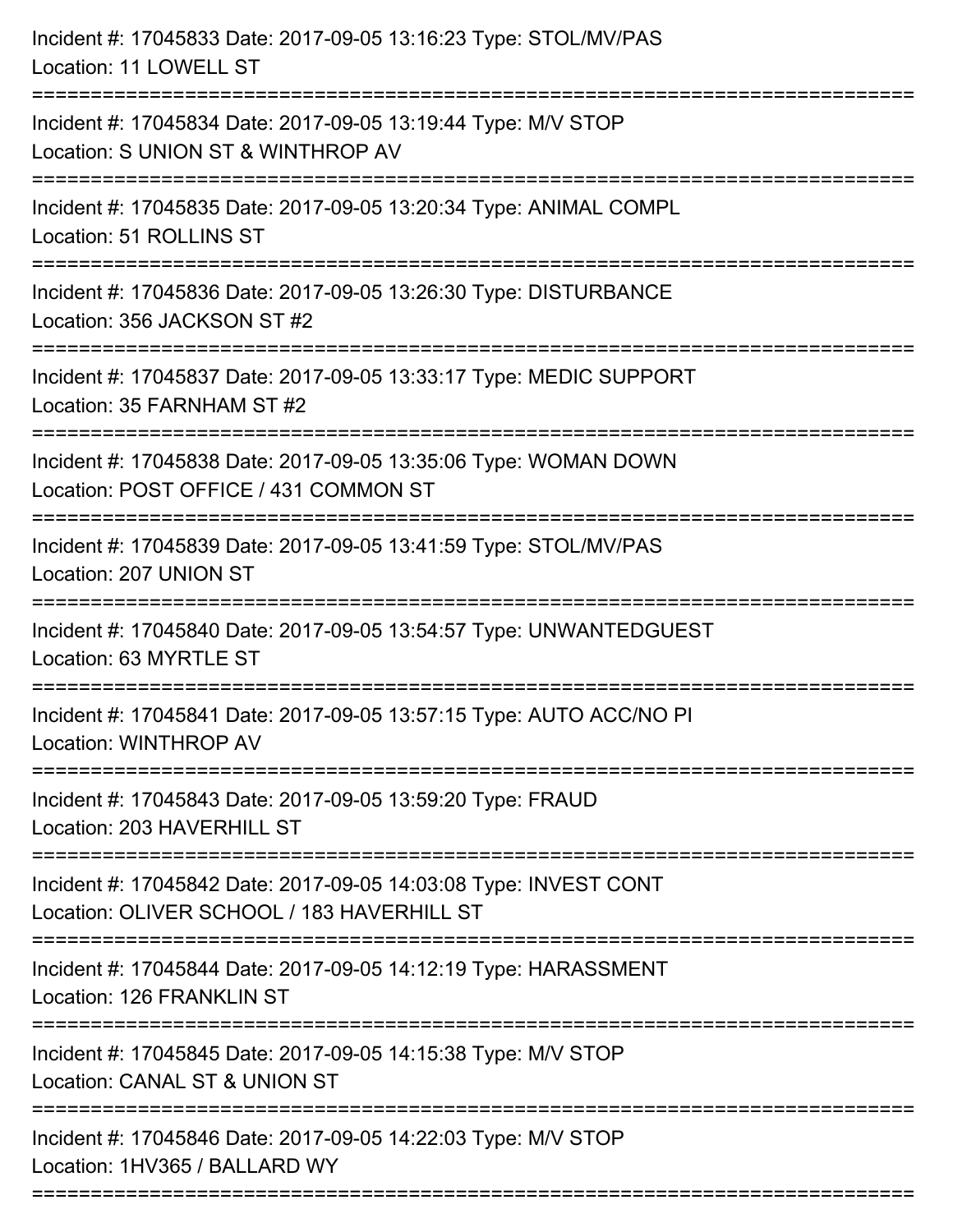Location: 99 WEARE ST

| Incident #: 17045848 Date: 2017-09-05 14:32:09 Type: STOLEN PROP<br>Location: 19 WINTER ST                                             |
|----------------------------------------------------------------------------------------------------------------------------------------|
| Incident #: 17045849 Date: 2017-09-05 14:38:09 Type: SUS PERS/MV<br>Location: LAWRENCE ST & MAPLE ST                                   |
| Incident #: 17045850 Date: 2017-09-05 14:56:41 Type: MISSING PERS<br>Location: 233 HAVERHILL ST                                        |
| Incident #: 17045851 Date: 2017-09-05 15:04:08 Type: PARK & WALK<br>Location: 44 MELVIN ST                                             |
| Incident #: 17045852 Date: 2017-09-05 15:08:27 Type: SUS PERS/MV<br>Location: LAWRENCE ST & MYRTLE ST<br>:=====================        |
| Incident #: 17045853 Date: 2017-09-05 15:22:01 Type: DISTURBANCE<br>Location: 360 BROADWAY                                             |
| Incident #: 17045854 Date: 2017-09-05 15:24:48 Type: LOST PROPERTY<br>Location: 90 LOWELL ST                                           |
| Incident #: 17045855 Date: 2017-09-05 15:44:01 Type: DISTURBANCE<br>Location: PARK ST & TRENTON ST                                     |
| Incident #: 17045856 Date: 2017-09-05 15:46:45 Type: HIT & RUN M/V<br>Location: 380 ELM ST                                             |
| :===================<br>==================<br>Incident #: 17045857 Date: 2017-09-05 15:53:52 Type: GUN CALL<br>Location: 328 WALNUT ST |
| Incident #: 17045858 Date: 2017-09-05 15:57:20 Type: DISTURBANCE<br>Location: 380 ELM ST #APT 19                                       |
| Incident #: 17045859 Date: 2017-09-05 15:59:29 Type: SUS PERS/MV<br>Location: 214 PHILLIPS ST                                          |
| Incident #: 17045860 Date: 2017-09-05 16:08:23 Type: SUS PERS/MV<br>Location: 1056 ESSEX ST                                            |
|                                                                                                                                        |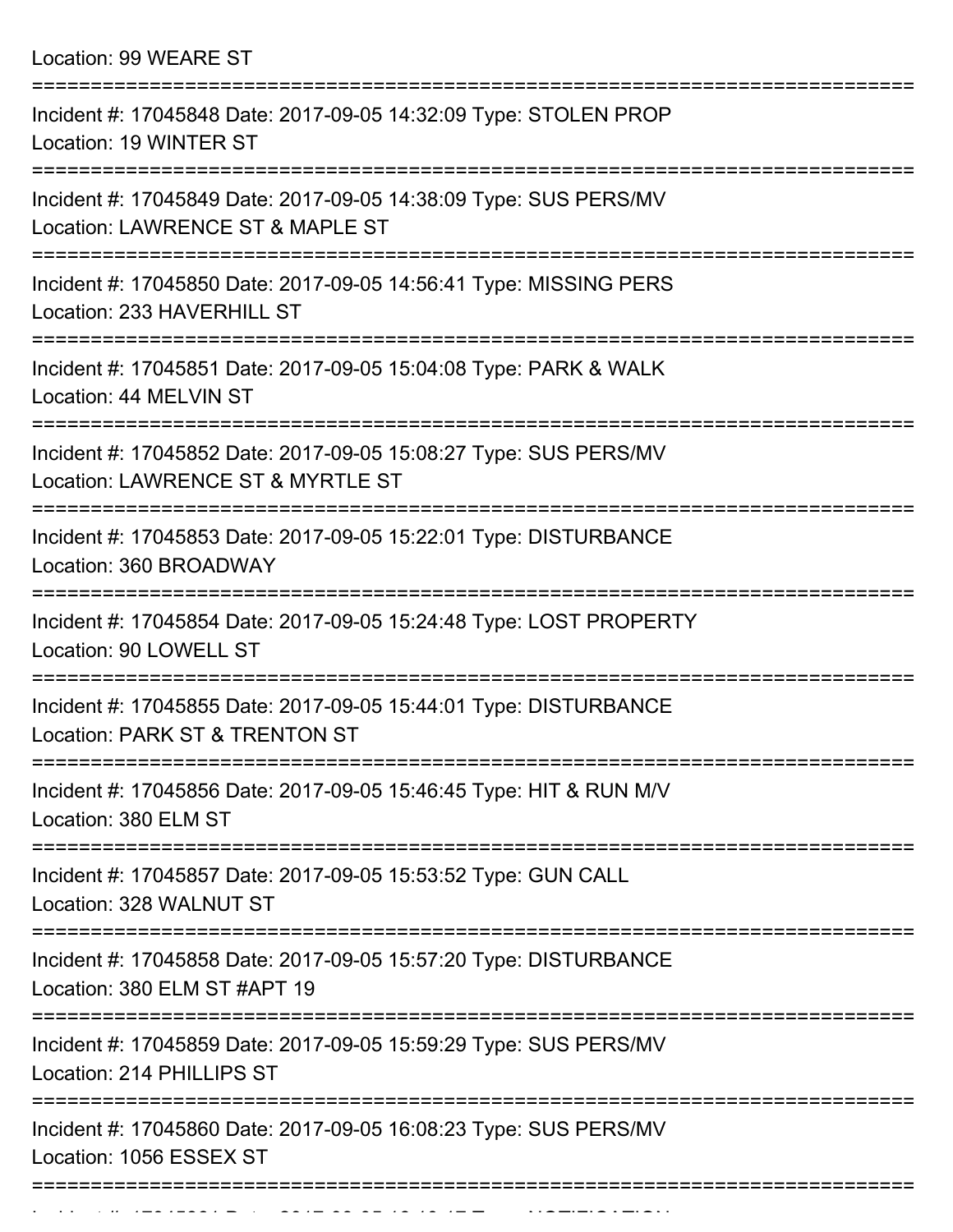Location: 288 HOWARD ST

| Incident #: 17045862 Date: 2017-09-05 16:10:48 Type: WIRE DOWN<br>Location: HAVERHILL ST & JACKSON ST       |
|-------------------------------------------------------------------------------------------------------------|
| Incident #: 17045863 Date: 2017-09-05 16:17:49 Type: DISTURBANCE<br>Location: 24 HILLTOP AV                 |
| Incident #: 17045865 Date: 2017-09-05 16:26:49 Type: GENERAL SERV<br>Location: 25 BOWDOIN ST                |
| Incident #: 17045864 Date: 2017-09-05 16:27:13 Type: DRUG OVERDOSE<br>Location: 700 ESSEX ST                |
| Incident #: 17045866 Date: 2017-09-05 16:32:11 Type: M/V STOP<br>Location: 265 MERRIMACK ST                 |
| Incident #: 17045867 Date: 2017-09-05 16:34:42 Type: TRESPASSING<br>Location: MCDONALDS / 50 BROADWAY       |
| Incident #: 17045868 Date: 2017-09-05 16:44:55 Type: B&E/MV/PAST<br>Location: 56 DURSO AV                   |
| Incident #: 17045869 Date: 2017-09-05 16:57:42 Type: AUTO ACC/UNK PI<br>Location: MERRIMACK ST & S CANAL ST |
| Incident #: 17045870 Date: 2017-09-05 17:15:45 Type: KIDNAP/PROG<br>Location: 196 JACKSON ST                |
| Incident #: 17045872 Date: 2017-09-05 17:35:07 Type: MAL DAMAGE<br>Location: 333 HOWARD ST                  |
| Incident #: 17045871 Date: 2017-09-05 17:36:13 Type: GANG<br>Location: 359 HAVERHILL ST                     |
| Incident #: 17045873 Date: 2017-09-05 17:38:47 Type: AUTO ACC/PED<br>Location: 203 HAVERHILL ST             |
| Incident #: 17045874 Date: 2017-09-05 17:42:36 Type: TENANT PROB<br>Location: 11 LAWRENCE ST #302 FL 3      |
|                                                                                                             |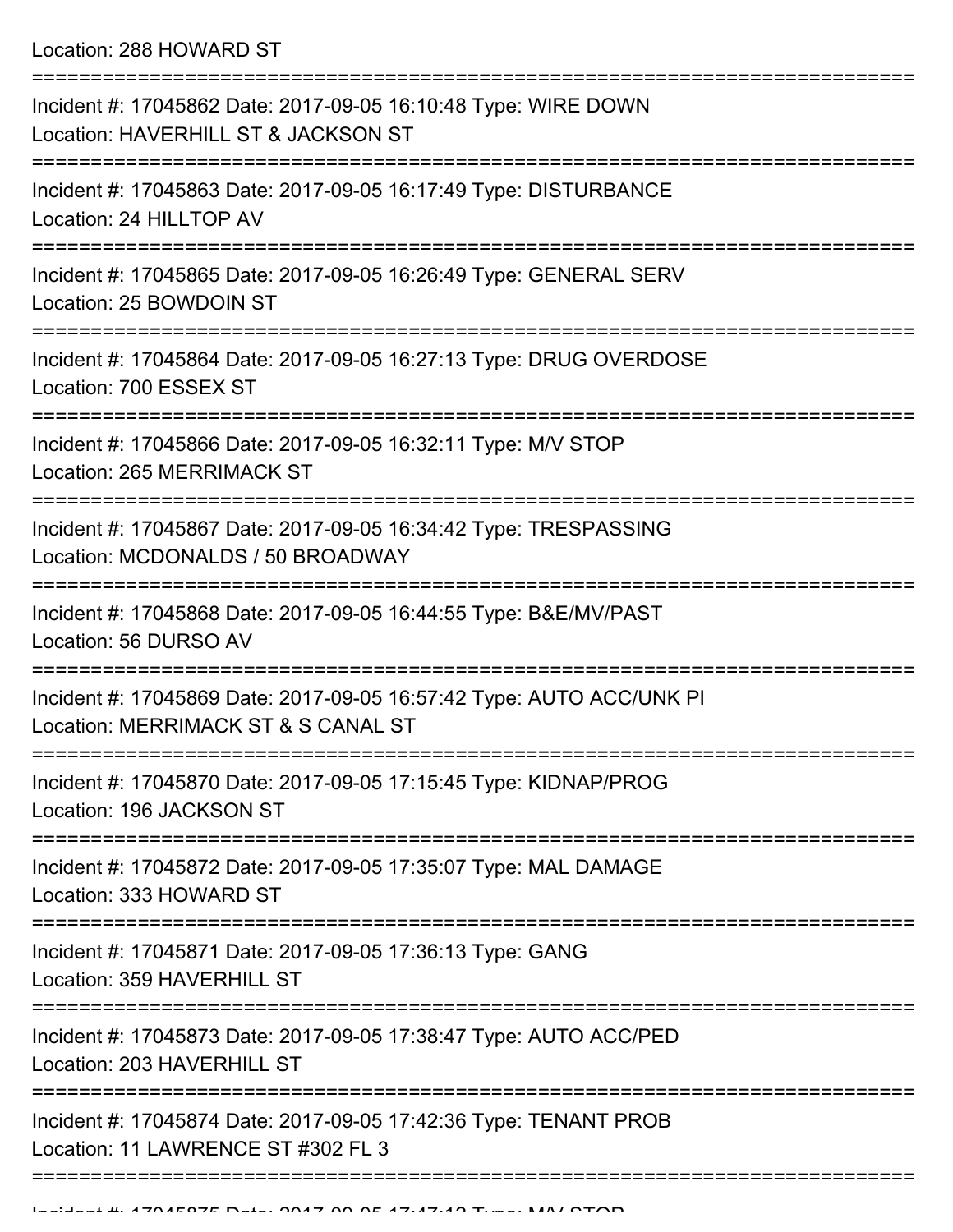| Location: BROADWAY & CONCORD ST                                                                                                                  |
|--------------------------------------------------------------------------------------------------------------------------------------------------|
| Incident #: 17045876 Date: 2017-09-05 17:49:13 Type: DOMESTIC/PROG<br>Location: 279 S BROADWAY #RIGHT FL 1                                       |
| :=======================<br>Incident #: 17045877 Date: 2017-09-05 17:54:39 Type: DISTURBANCE<br>Location: BROADWAY                               |
| Incident #: 17045878 Date: 2017-09-05 17:56:21 Type: LIC PLATE STO<br>Location: BAILEY ST & S UNION ST<br>:===================================== |
| Incident #: 17045879 Date: 2017-09-05 18:07:08 Type: SUS PERS/MV<br>Location: PARK ST & WILLOW ST                                                |
| Incident #: 17045880 Date: 2017-09-05 18:07:42 Type: LOUD NOISE<br>Location: KNOX ST & PROSPECT ST                                               |
| Incident #: 17045881 Date: 2017-09-05 18:35:32 Type: UNKNOWN PROB<br>Location: CANAL ST & MARSTON ST                                             |
| Incident #: 17045882 Date: 2017-09-05 18:38:24 Type: AUTO ACC/NO PI<br>Location: HAMPSHIRE ST & PARK ST                                          |
| Incident #: 17045883 Date: 2017-09-05 18:43:03 Type: M/V STOP<br>Location: HAMPSHIRE ST & LOWELL ST                                              |
| ==================================<br>Incident #: 17045884 Date: 2017-09-05 19:01:59 Type: WARRANT SERVE<br>Location: 4 UNION ST #407 FL 4       |
| Incident #: 17045885 Date: 2017-09-05 19:19:03 Type: SUS PERS/MV<br>Location: 110 ANDOVER ST                                                     |
| Incident #: 17045886 Date: 2017-09-05 19:25:45 Type: LOUD NOISE<br>Location: 45 PARK ST                                                          |
| Incident #: 17045887 Date: 2017-09-05 19:42:03 Type: DISTURBANCE<br>Location: 76 NEWBURY ST #1 FL 1                                              |
| Incident #: 17045888 Date: 2017-09-05 19:50:32 Type: ANIMAL COMPL<br>Location: 74 HANCOCK ST                                                     |
| $15000 \text{ D}$ $\pm 1.0047.00 \text{ A} = 40.57.57$ $\pm 2.01$ $\pm 1.01$ $\pm 1.01$ $\pm 1.01$                                               |

Incident #: 17045889 Date: 2017-09-05 19:57:57 Type: LOUD NOISE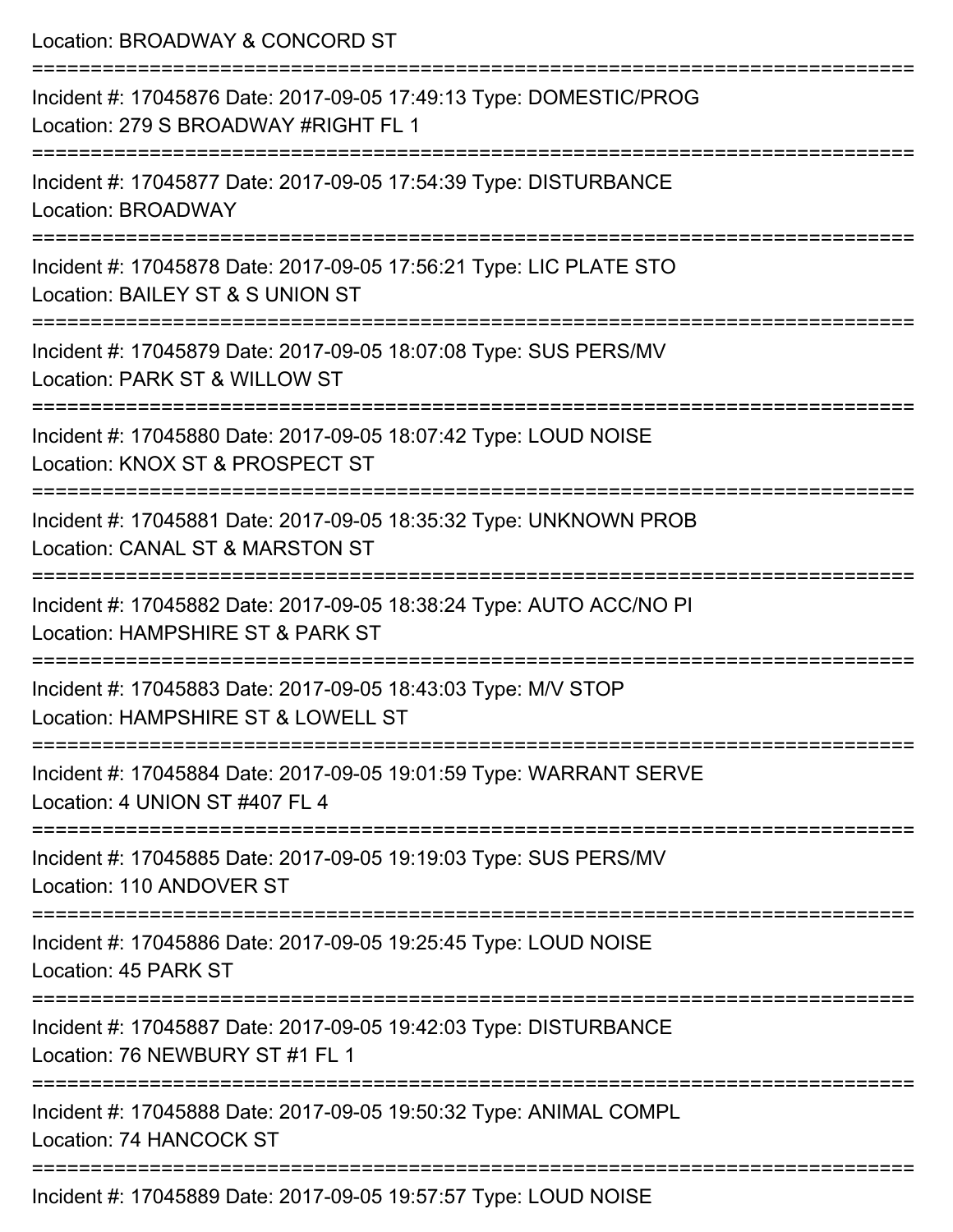| Incident #: 17045890 Date: 2017-09-05 20:12:47 Type: DISTURBANCE<br>Location: 15 YALE TER                                         |
|-----------------------------------------------------------------------------------------------------------------------------------|
| Incident #: 17045891 Date: 2017-09-05 20:15:50 Type: TOW OF M/V<br>Location: 35 BOURQUE ST                                        |
| Incident #: 17045892 Date: 2017-09-05 20:16:00 Type: SUS PERS/MV<br>Location: 600 BROADWAY                                        |
| Incident #: 17045893 Date: 2017-09-05 20:45:22 Type: PARK & WALK<br>Location: 44 MELVIN ST                                        |
| Incident #: 17045894 Date: 2017-09-05 20:47:15 Type: UNWANTEDGUEST<br>Location: 4 UNION ST #407 FL 4                              |
| Incident #: 17045895 Date: 2017-09-05 20:49:20 Type: M/V STOP<br>Location: AMHERST ST & ANDOVER ST                                |
| Incident #: 17045896 Date: 2017-09-05 20:51:50 Type: DOMESTIC/PROG<br>Location: 437 PROSPECT ST                                   |
| Incident #: 17045897 Date: 2017-09-05 20:53:49 Type: DRUG OVERDOSE<br>Location: 6 MARTHA LN                                       |
| ===========<br>Incident #: 17045898 Date: 2017-09-05 20:55:29 Type: SUS PERS/MV<br>Location: 203 HAVERHILL ST                     |
| Incident #: 17045899 Date: 2017-09-05 20:56:04 Type: DK (DRUNK)<br>Location: 245 ANDOVER ST FL 3                                  |
| Incident #: 17045900 Date: 2017-09-05 20:58:21 Type: CK WELL BEING<br>Location: 81 PHILLIPS ST FL 1                               |
| Incident #: 17045901 Date: 2017-09-05 21:20:10 Type: M/V STOP<br>Location: HAMPSHIRE ST & LOWELL ST                               |
| Incident #: 17045902 Date: 2017-09-05 21:39:31 Type: HARASSMENT<br>Location: LAWRENCE ST & MYRTLE ST<br>========================= |
| Incident #: 17045903 Date: 2017-09-05 21:57:22 Type: LOUD NOISE                                                                   |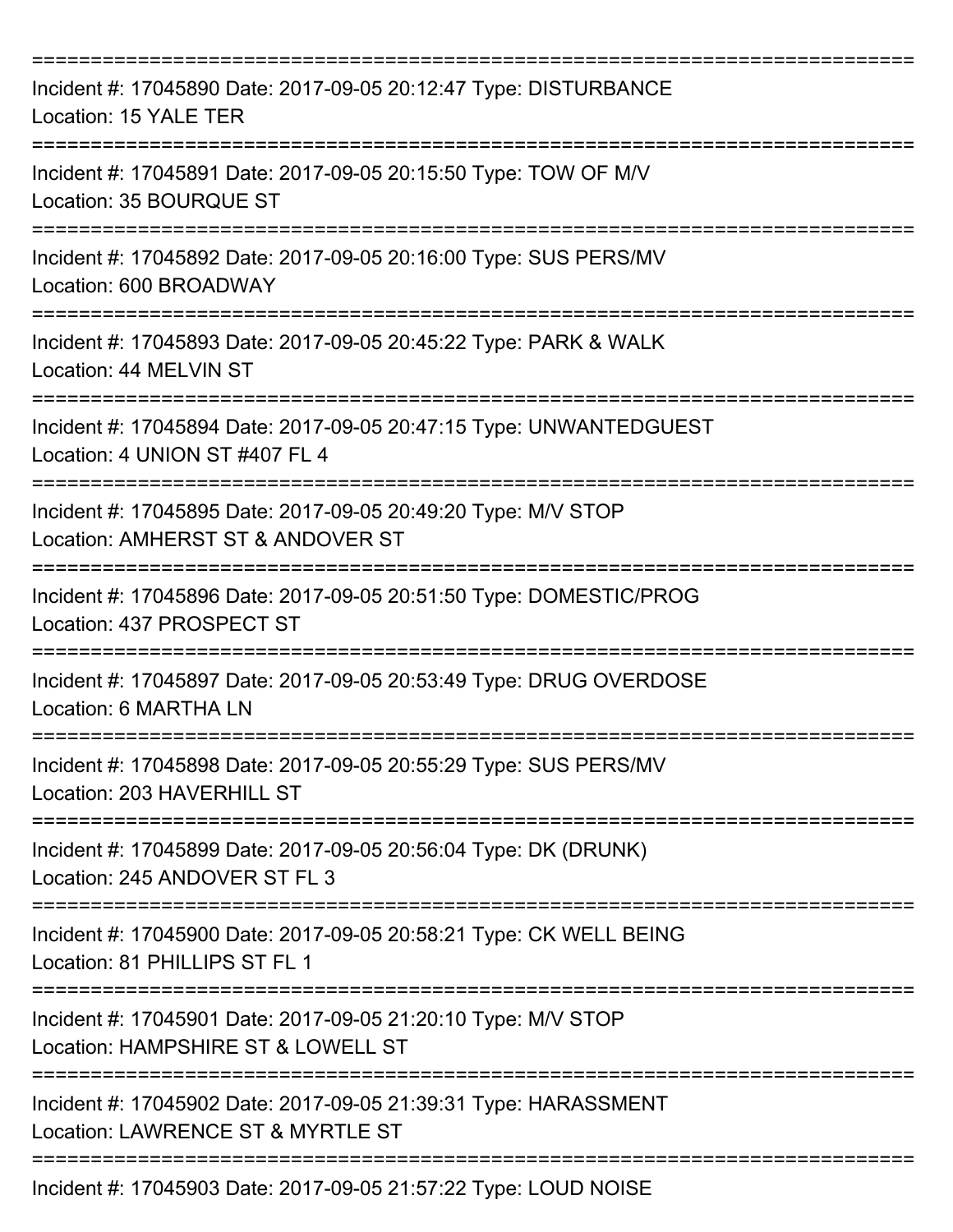| Incident #: 17045904 Date: 2017-09-05 21:58:54 Type: 911 HANG UP<br>Location: A K THOMAS CO / 525 ESSEX ST |
|------------------------------------------------------------------------------------------------------------|
| Incident #: 17045905 Date: 2017-09-05 22:07:15 Type: M/V STOP<br>Location: DUCKET AVE & BEACON AV          |
| Incident #: 17045906 Date: 2017-09-05 22:16:47 Type: MAL DAMG PROG<br>Location: 362 HOWARD ST #1 FL 1      |
| Incident #: 17045907 Date: 2017-09-05 22:32:25 Type: LOUD NOISE<br>Location: 2 AMESBURY ST                 |
| Incident #: 17045908 Date: 2017-09-05 22:38:20 Type: M/V STOP<br>Location: BROADWAY & LOWELL ST            |
| Incident #: 17045909 Date: 2017-09-05 23:01:30 Type: WARRANT SERVE<br>Location: 58 OSGOOD ST               |
| Incident #: 17045910 Date: 2017-09-05 23:06:06 Type: M/V STOP<br>Location: MILTON & BODWELL                |
| Incident #: 17045911 Date: 2017-09-05 23:16:18 Type: WOMAN DOWN<br>Location: 10 CAMBRIDGE ST #1 FL 1       |
| Incident #: 17045913 Date: 2017-09-05 23:19:09 Type: LOST PROPERTY<br>Location: GROTON ST & S BROADWAY ST  |
| Incident #: 17045912 Date: 2017-09-05 23:27:16 Type: ASSSIT OTHER PD<br>Location: 19 KATHERINE ST          |
| Incident #: 17045914 Date: 2017-09-05 23:31:59 Type: DOMESTIC/PROG<br>Location: 77 S UNION ST #1 FL 110    |
| Incident #: 17045915 Date: 2017-09-05 23:32:56 Type: SUS PERS/MV<br><b>Location: HOFFMAN AV</b>            |
| Incident #: 17045916 Date: 2017-09-05 23:37:04 Type: NOISE ORD<br>Location: 41 AUBURN ST #C                |
| Incident #: 17045917 Date: 2017-09-05 23:39:16 Type: LOUD NOISE                                            |